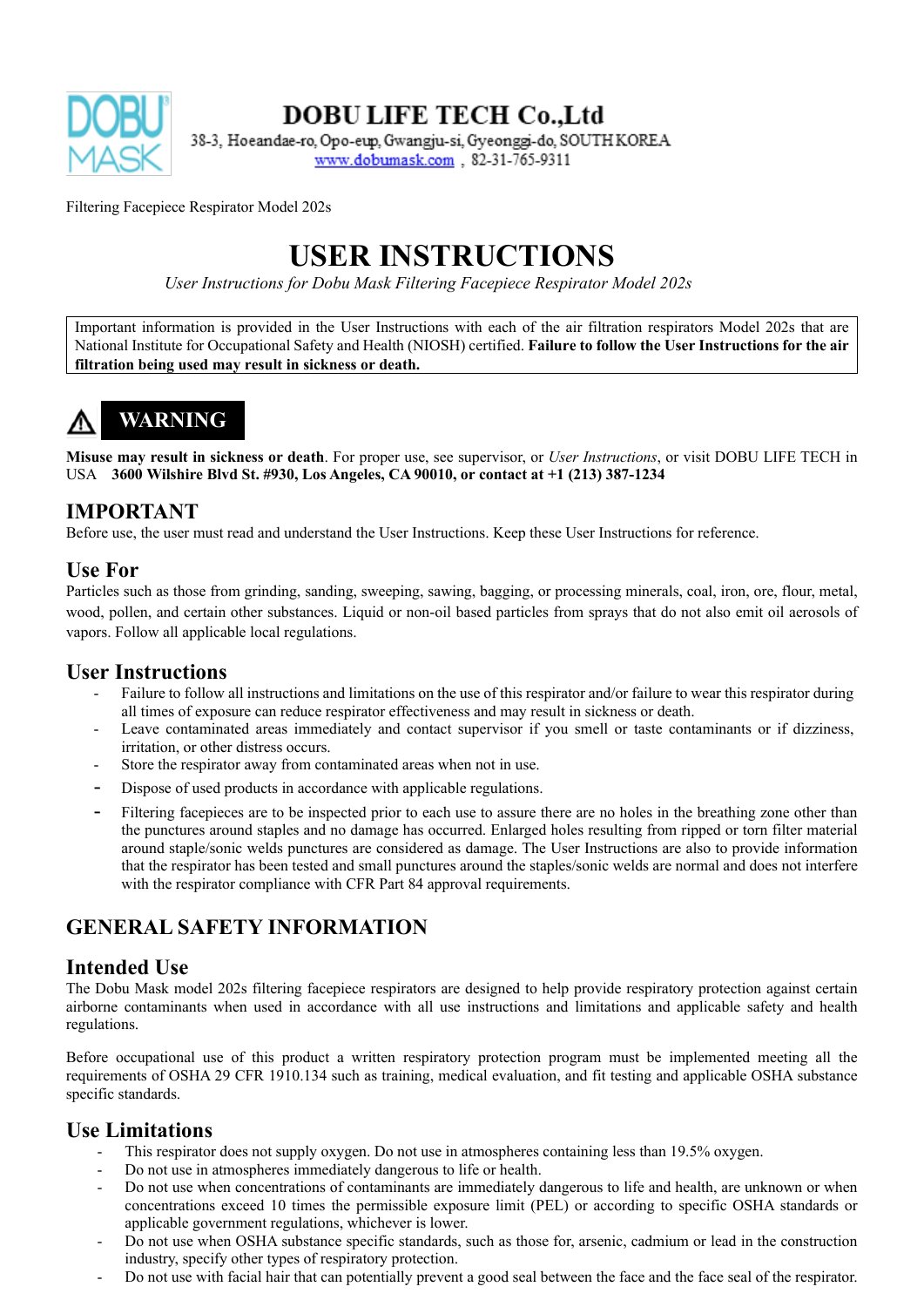- Do not use when you have health problem that can hinder breathing.
- Do not use this product when your skin is known to have an allergic reaction, skin rash, or other irritant reaction to facepiece respirators.

#### **Time Use Limitation**

If respirator becomes damaged, soiled or breathing becomes difficult, leave contaminated area immediately and replace the respirator

#### **Storage Conditions and Shelf Life**

Before use, store respirators in the original packaging and away from contaminated areas, dust, sunlight, extreme temperatures, excessive moisture and damaging chemicals. When stored in accordance with temperature and humidity conditions specified below, the product may be used until the "use by" date specified on packaging. Always inspect product and conduct a user seal check before use as specified in the User Instructions. If you cannot achieve a proper seal, do not use the respirator.





Storage temperature range  $-20\textdegree$ C ( $-4\textdegree$ F) to  $+30\textdegree$ C ( $+86\textdegree$ F)



Storage maximum relative humidity <80%

Use respirators before the "use by" date specified on packaging(year/month)

### **Fitting Instructions**

1. Cup the respirator in your hand, allowing the headbands to hang freely below your hand.

2. Position the respirator under your chin. Pull the bottom strap over your head and position it around the neck below the ears.

3. Position the respirator under your chin. Pull the top strap over your head resting it high at the top of your head.

4. Pull the straps until it fits snugly to the face to make sure that it has a nice tight fit.

5. Perform a user seal check prior to each wearing. To check the respirator-to-face seal, place both hands completely over the respirator. Try to inhale and exhale. Be careful not to disturb the position of the respirator. If air leaks around nose, readjust the straps as described in step 4. If air leaks at the respirator edges, work the straps back along the sides of your head.

**If you cannot achieve a proper seal, do not enter the contaminated area. See your supervisor.**



#### **Removal**

Still holding the respirator in position, pull the bottom strap first and the top strap second over your head. Safely remove the respirator from your face.

Rev.0 2021/7/13 Initial

Rev.1 2022/4/8 Corrected Official Contact Information, Inserted Document Revision Number / Date

Rev.2 2022/5/6 Under intended use. Remove "are NIOSH approved" from the first sentence also removed reference to 'OSHA 29 CFR 1910.134 reference'. DOBU MASK trademark removed from the label in the UI, Add superscripts 1 and 2, Remove two blank cells under "Respirator Model".